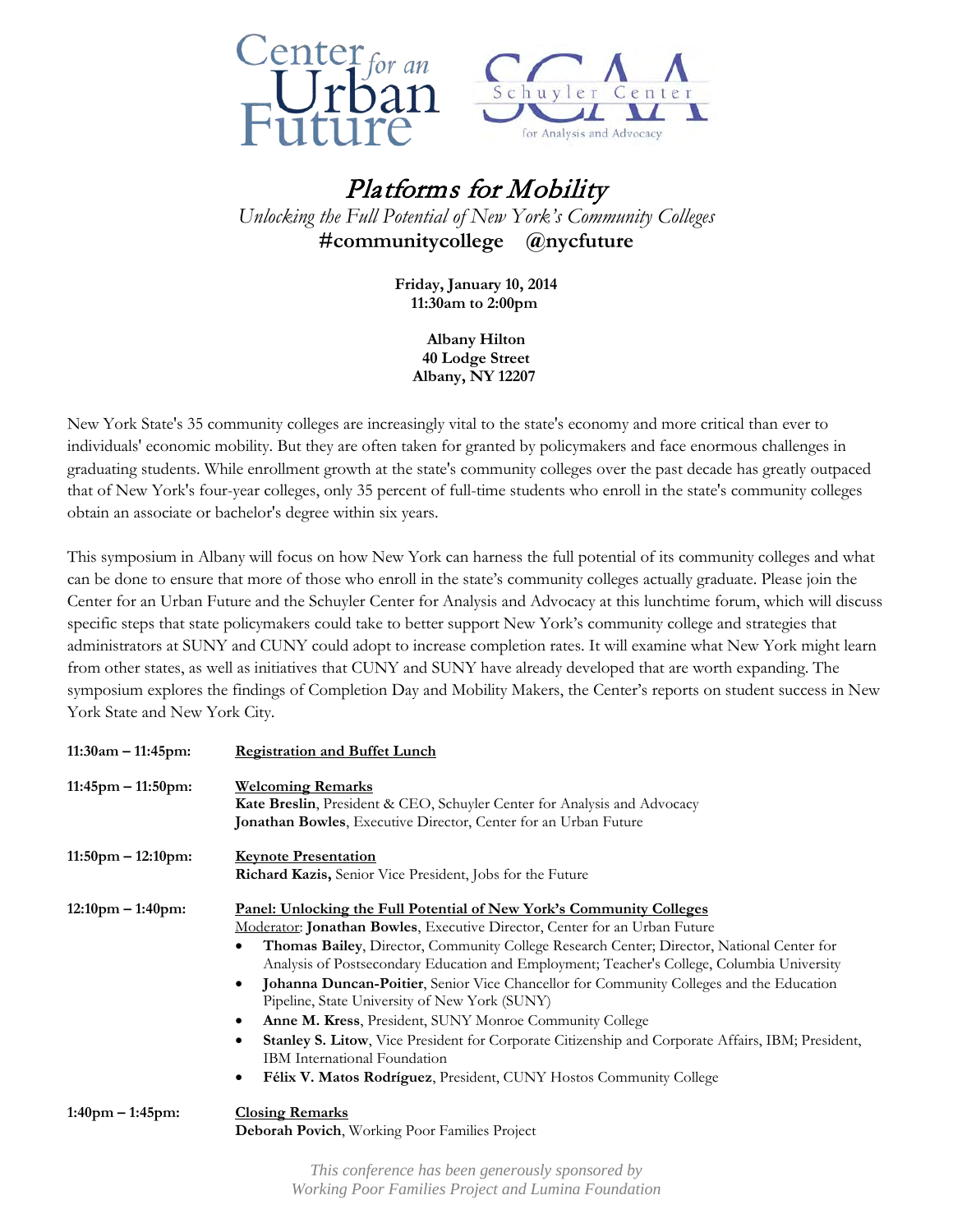

# Platforms for Mobility

*Unlocking the Full Potential of New York's Community Colleges* 

## **Biographies of Participants**

**Thomas Bailey** is the George and Abby O'Neill Professor of Economics and Education at Teachers College, Columbia University. He also serves as the Director of the Community College Research Center (CCRC), which he established at Teachers College in 1996, with support from the Alfred P. Sloan Foundation. In addition to CCRC, he also serves as Director of the National [Center for Analysis of](http://capseecenter.org/)  [Postsecondary Education and Employment](http://capseecenter.org/) (CAPSEE), housed at and led by CCRC and funded by the Institute of Education Sciences. From 2006 to 2012, Bailey directed the [National Center for Postsecondary Research,](http://www.postsecondaryresearch.org/) also funded by the Institute for Education Sciences. In June 2010, U.S. Secretary of Education Arne Duncan appointed Bailey chair of the Committee on Measures of Student Success, which developed recommendations for community colleges to comply with completion rate disclosure requirements under the Higher Education Opportunity Act. Bailey's articles have appeared in a wide variety of education, policy-oriented and academic journals, and he has authored or co-authored eight books. His most recent, co-edited with Vanessa Morest, is *[Defending the Community College Equity Agenda](http://ccrc.tc.columbia.edu/Publication.asp?UID=402)* (Johns Hopkins University Press, 2006). Bailey holds a PhD from MIT with specialties in education, labor economics and econometrics.

**Jonathan Bowles** is Executive Director of the Center for an Urban Future, a Manhattan-based think tank dedicated to independent research about key policy issues facing New York and other cities. He is the architect of the policy agenda for the Center and is responsible for making it one of New York's most innovative and influential organizations and one in which its policy ideas are well-respected and widely used by policymakers, business leaders, and nonprofit practitioners. At the Center, Bowles has authored more than two-dozen reports, including a widely acclaimed 2007 study about the significant impact immigrant entrepreneurs are having on cities' economies, an influential study about New York City's innovation economy and a report about how to retain and grow New York's middle class. He has been asked to be a guest contributor for the *New York Times*, the *New York Daily News* and The Council on Foreign Relations on a range of urban issues. His research about key economic trends facing New York and its five boroughs, the value of small businesses to cities, and the economic impact of industries ranging from air cargo to biotechnology has been covered in publications ranging from the *New York Times* and *USA Today* to *The Economist*. Bowles is a frequent moderator and speaker at conferences and panel discussions on urban policy in New York and nationally.

**Kate Breslin** is President and CEO of the Albany-based Schuyler Center for Analysis and Advocacy. She is chair of the Steering Committee of Medicaid Matters New York, a statewide coalition that advocates for Medicaid beneficiaries, and participates on the Steering Committee of the Health Care for All New York coalition and its Children, Youth and Families Task Force. She serves on the Governor's Early Childhood Advisory Council and Regional Advisory Committee for the Health Insurance Exchange. She is an active participant in Winning Beginning NY, the State's early childhood coalition. Breslin previously served as the Director of Policy for the Community Health Care Association of New York State (CHCANYS), where she directed policy projects and initiatives aiming to strengthen community health centers and improve access to high quality primary care in underserved communities. Breslin served as Project Director for the nonprofit California Budget Project, analyzing state budget and tax policies, with a particular focus on health, welfare and the labor market. She directed emergency relief and development programs in West Africa for OXFAM, worked as a consultant in West and Southern Africa and was a Peace Corps volunteer in Sierra Leone. Breslin holds Masters Degrees in both Public Health and Regional Planning from the University of California at Berkeley and a Bachelor of Science from Northwestern University.

**Johanna Duncan-Poitier** is Senior Vice Chancellor for Community Colleges and the Education Pipeline for the State University of New York (SUNY). She provides system oversight and coordination for SUNY's 30 community colleges that educate a quarter of a million students with an annual operating budget of \$1.8 billion. In her dual role, she also provides leadership to strengthen STEM education, teacher preparation and connections between SUNY's 64 campuses and New York State's (NYS) Pre-K–12 schools and business leaders to improve college readiness, completion rates and prepare a highly-qualified workforce. At SUNY, she led the launch and development of a statewide collaborative of cradle-to-career partnerships, the Smart Scholars Early College High Schools, the SUNY Empire State STEM Learning Network and the development of a multi-million dollar consortium of 30 community colleges dedicated to high-demand careers. Duncan-Poitier also serves as one of six NYS Commissioners for the Education Commission of the States (ECS). Duncan-Poitier formerly served as the Senior Deputy Commissioner of Education P-16 for the NYS Education Department; responsible for regulatory oversight of 700 school districts, all NYS public and private colleges and universities and the preparation and licensure of 750,000 licensed professionals in 47 health, business and design professions. In addition, she previously provided campus-based leadership for the City University of New York (CUNY) at Queens College, York College and Bronx Community College. Duncan-Poitier earned a Baccalaureate degree from CUNY Queens College and a Master's degree from CUNY Baruch College.

> *This conference has been generously sponsored by Working Poor Families Project and Lumina Foundation*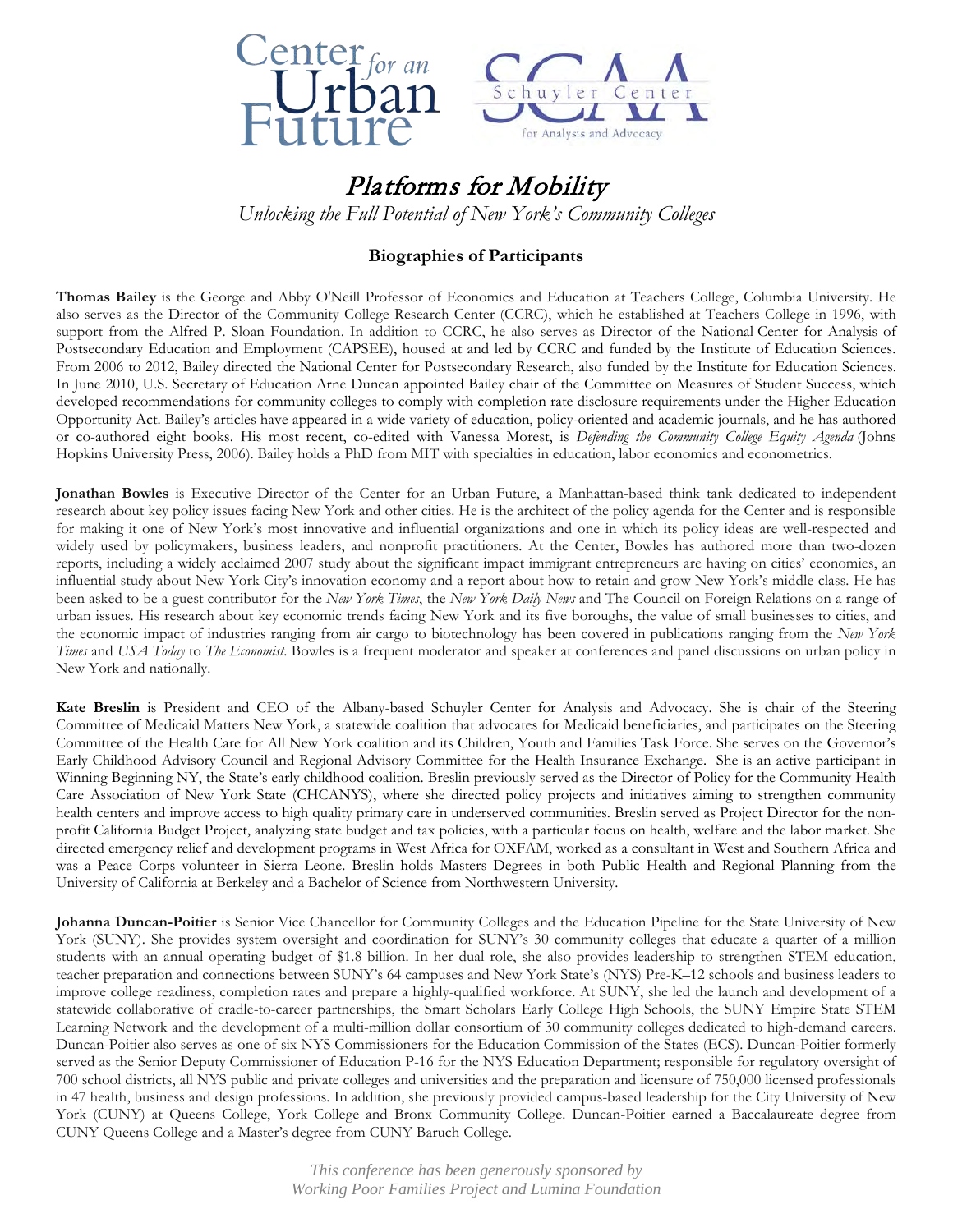**Richard Kazis** is Senior Vice President of Jobs for the Future, where he leads JFF's policy and advocacy initiatives. Since joining JFF in the early 1990s, his areas of focus have included: state and institutional strategies for improving outcomes for low-income community college students; policies to promote low-wage worker advancement; state policies to promote college and career readiness for struggling students; the emerging role of labor-market intermediaries in workforce development; and school-to-career models and policy. Kazis' recent publications include: *Stepping up for Community Colleges* (The Boston Foundation, 2013); *Design Principles for a Performance-based Funding*  System (JFF, 2012); and *Community College Performance and Regional Recovery: Strategies for State Action* (Brookings Institution, 2011). Kazis has taught at an alternative high school for returning dropouts. He has also helped organize fast-food workers, supervised a Neighborhood Youth Corps program, managed a cooperative urban food production wholesaler, supported labor-environmental jobs coalitions and studied experiential learning for new immigrants in Israel. He chairs the board of the Institute for College Access and Success. Kazis is a graduate of Harvard College and the Massachusetts Institute of Technology.

**Anne M. Kress** is President of SUNY Monroe Community College in Rochester, New York. Her career spans more than 20 years in higher education with special interests in topics relating to student access and success, global education, workforce development, technology, and the intersection between traditional liberal education and essential 21st century learning outcomes. Kress currently serves on New York Governor Andrew Cuomo's Regional Economic Development Council and has been involved in state higher education policy in New York and Florida. Locally, she serves on the boards of the Rochester Business Alliance, Greater Rochester Enterprise, United Way of Greater Rochester and the Hillside Work-Scholarship Connection. She earned a doctorate in higher education administration, master's and bachelor's degrees in English, and a bachelor's degree with honors in finance all from the University of Florida. In 2012, Kress was named an outstanding alumna by the University of Florida's Institute of Higher Education.

**Stanley S. Litow** is President of the IBM Foundation and IBM's Vice President for Corporate Citizenship and Corporate Affairs. Under his leadership, IBM has developed new innovative technologies to help children and adults learn to read and IBM's efforts in education through its Reinventing Education program have raised student achievement and won the company the Ron Brown Award. He was the driving force behind Brooklyn's P-TECH school which is being used as a model by President Obama to encourage dozens more joboriented STEM education-focused high schools. Three times, he helped lead National Education Summits for the President, the nation's governors and business leaders. He also helped create IBM's Corporate Service Corps, a corporate version of the Peace Corps which deploys 500 of IBM's top emerging leaders in community assignments in the developing world–and the Smarter Cities Challenge, which is helping more than 100 cities worldwide become more competitive. Before joining IBM, Litow served as the Deputy Chancellor of Schools for New York City. He also previously founded and ran Interface, a nonprofit think tank, and served as an aide to both the New York City Mayor and New York State Governor.

**Félix V. Matos Rodríguez** is the President of CUNY Hostos Community College. Trained as a social scientist, Matos Rodríguez previously held leadership positions in foundations, universities, policy centers and branches of government in which he combined his scholarship with social policy, advocacy and change. Prior to this, Matos Rodríguez served as Secretary of the Department of the Family for the Commonwealth of Puerto Rico. As Secretary, he formulated public policy and administered service delivery in the following programs: Child Support Enforcement, Adoption and Foster Care, Child and Elderly Protection, Food Stamps, Temporary Assistance for Needy Families, Child Care and Head Start. Earlier, he served as Senior Social Welfare and Health Advisor to the Governor of the Commonwealth of Puerto Rico. Matos Rodríguez is on leave from his tenured position as Professor of Black and Puerto Rican/Latino Studies at CUNY Hunter College where he teaches courses on Caribbean, Latin American, and Latino history. He is a graduate of Yale University, where he graduated *cum laude* in Latin American Studies. He received his Ph.D. in history from Columbia University.

**Deborah Povich** co-manages the Working Poor Families Project (WPFP) on behalf of the Annie E. Casey, Ford, Joyce and Kresge foundations. She joined the project in 2005 as a consultant with Brandon Roberts + Associates. This national initiative supports 23 nonprofit organizations in their efforts to strengthen state policies that benefit low-income working families. Povich provides technical assistance, training, research, analysis, strategic planning and project management for WPFP. Prior to becoming a consultant, Povich worked in the nonprofit, anti-poverty advocacy arena in Maryland for 18 years. She served as executive director of the Job Opportunities Task Force, a workforce development intermediary in Baltimore where she developed and implemented an advocacy agenda that strengthened state investments in adult education and increased access to job training programs for low-skilled workers. She also previously served as Director for Public Policy at the Maryland Center for Community Development and as Executive Director of Common Cause/Maryland. Povich holds a Masters in Public Policy from the University of Maryland, School of Public Affairs.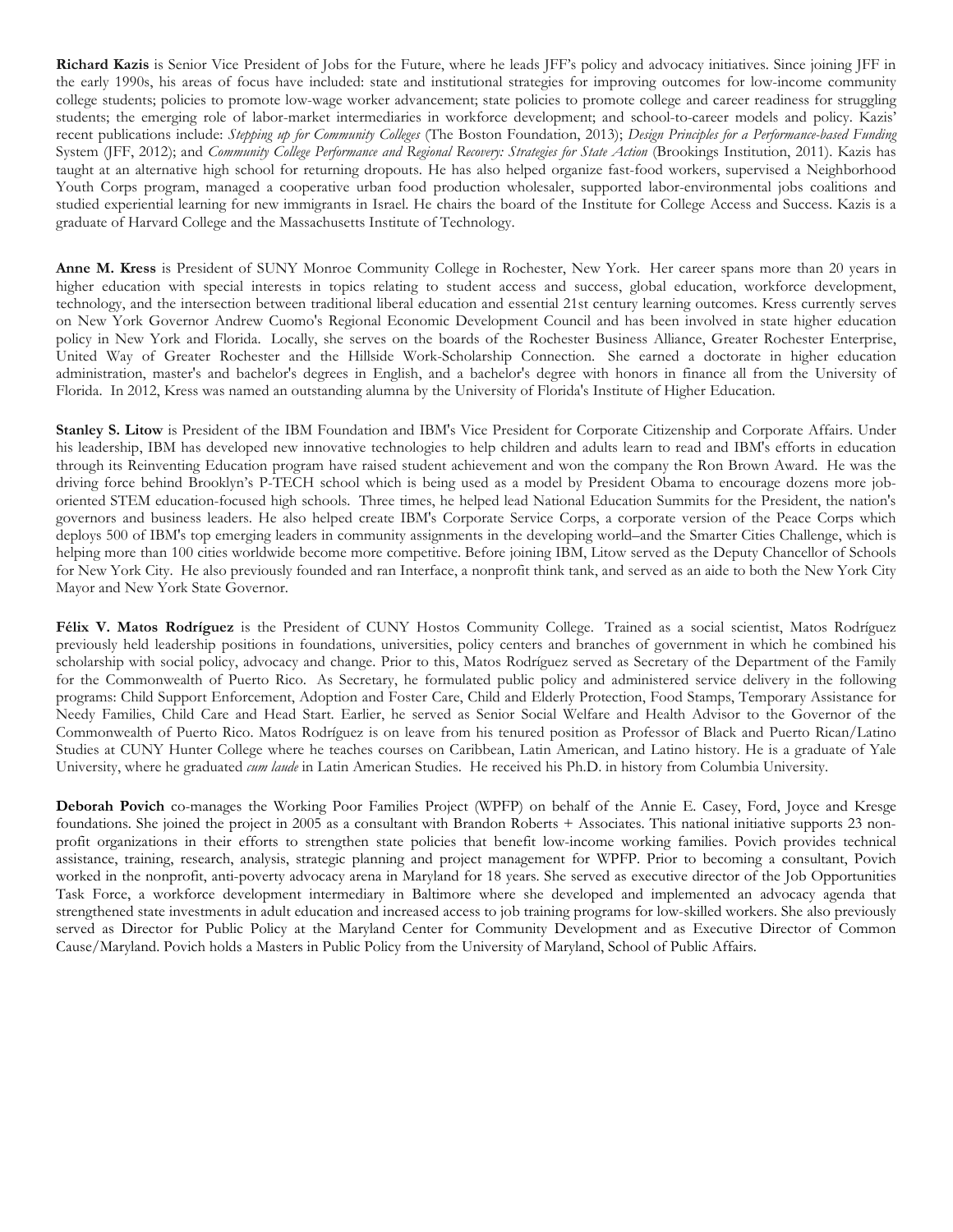



# Platforms for Mobility

### **Registered Attendees**

- **Eugene Adams**, CUNY Bronx Community College
- **Lindsay Adamski**, New Yorkers For Children
- **Khayriyyah Ali**, SUNY Queens Educational Opportunity **Center**
- **Kathleen Alioto**, CUNY Guttman Community College
- **Ernie Anderson**, Office of NYS Senator Cecilia Tkaczyk
- **Ana Ariňo**, NYC Economic Development Corporation (NYCEDC)
- **Desiree Loucks Baer**, New York State Association of Community and Residential Agencies (NYSACRA)
- **Thomas Bailey**, Teacher's College, Columbia University
- **Jessica Bakerman**, Capital New York
- **Adam Barth**, Office of NYS Senator Toby Ann Stavisky
- **Katy Belot**, Partnership for New York City
- **Tobi Bickweat**, ACCES-VR
- **Stephen Boese**, Learning Disabilities Association of New York State
- **Jonathan Bowles**, Center for an Urban Future
- **Kate Breslin**, Schuyler Center for Analysis & Advocacy (SCAA)
- **Carol Brusco**, Office of the NYS Comptroller
- **Bruce Carmel**, FEGS
- **Sherry Chorost**, Healthcare Association of New York State (HANYS)
- **Amy Chou**, New Yorkers For Children
- **Margaret Chretien**, NYS Division of Criminal Justice Services
- **John Colborn**, Aspen Institute

Gallivan

- **Jessica Collier**, New York State Community Action Association (NYSCAA)
- **Dave Covey**, Center for Employment Opportunities
- **John D'Agati**, NYS Education Department
- **Amanda Dermady**, Office of NYS Senator Patrick M.
- **Dennis DiDonato**, Questar III BOCES
- **MaryLou Dillon**, SUNY Rockland Community College
- **Kelly Dougherty**, NYC Dept. of Small Business Services
- **Ahmad Dowla**, Center for an Urban Future
- **Pat Dowse**, New York State Rehabilitation Association (NYSRA)
- **Johanna Duncan-Poitier**, State University of New York (SUNY)
- Scott Evenbeck, CUNY Guttman Community College
- **Sade Elhawary**, NYC Dept. of Education
- **Karin Endy**, Karp Resources
- **Natalie Fabe**, NYC Dept. of Small Business Services
- **Patricia Fahy**, NYS Assemblymember
- **Kathleen Fazio**, NYS Assembly
- **Jenna Flanagan**, WMHT & The Innovation Trail
- **Ann-Margret Foley**, NYS Dept. of Health
- **Daphne Forezzi**, NYS Dept. of Labor
- **Kevin Frazier**, Office of NYS Senator Tim Kennedy
- **John Gamberoni**, Accenture
- **Donna Gurnett**, Association of Proprietary Colleges
- **E. Ronald Guy**, Guy & Associates, Inc.
- **Stan Hansen**, NYS Education Department
- **Tom Hilliard**, Center for an Urban Future
- **Ed Ingoldsby**, Citizens Budget Commission
- **Katherine Jetter**, WMHT
- **Sylvia Jimison**, Literacy New York
- **Crystal Joseph**, CUNY School of Professional Studies/Graduate Center
- **Anthony Joseph**, NYS Dept. of Labor
- **Karen Karp**, Karp Resources
- **Richard Kazis**, Jobs for the Future
- **MaryKaye Kellogg**, CUNY Office of State Relations
- **Imran Khan**, NYS Dept. of Agriculture & Markets

*This conference has been generously sponsored by Working Poor Families Project and Lumina Foundation*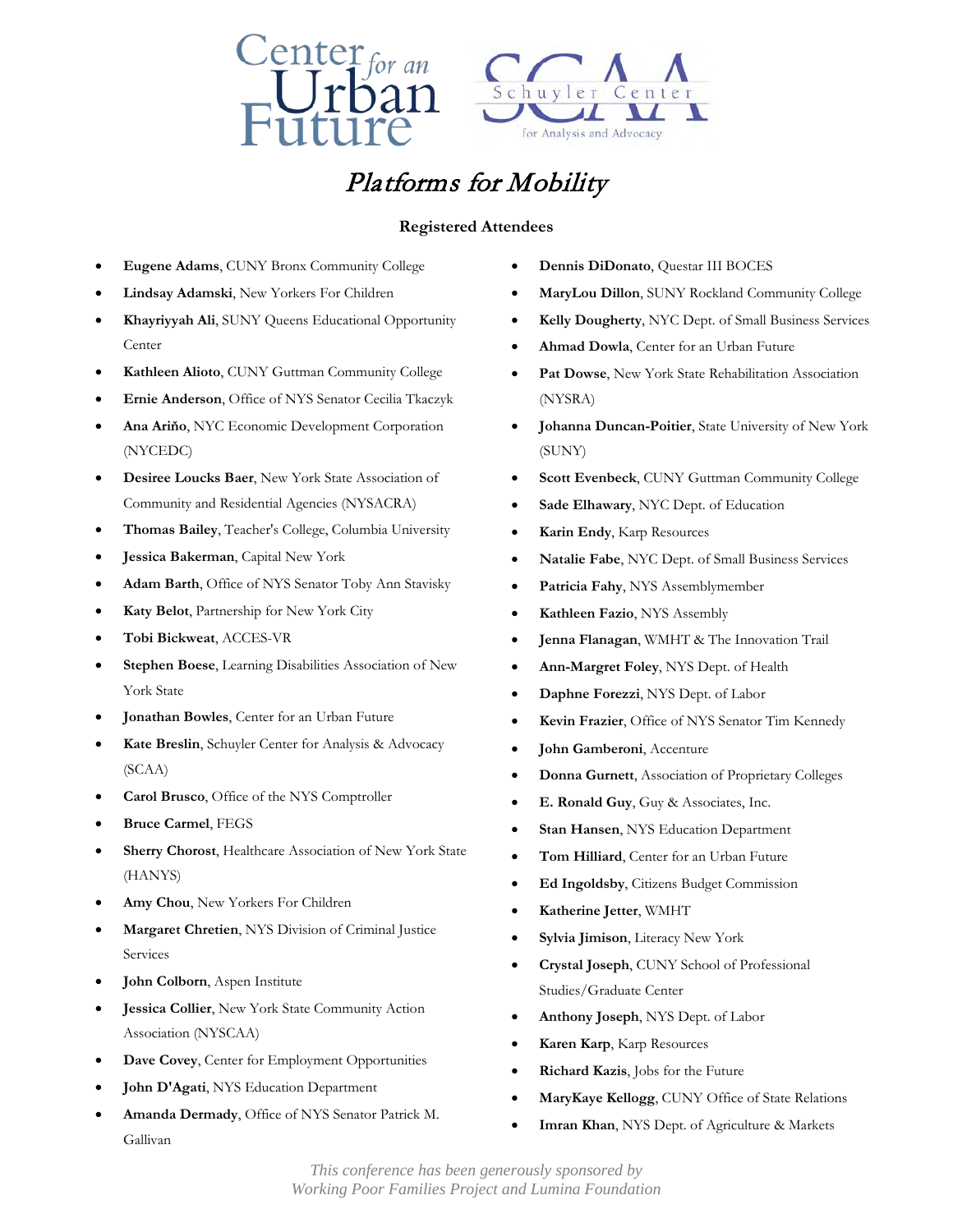- **Anne M. Kress**, SUNY Monroe Community College
- **Donna Linderman**, City University of New York (CUNY)
- **Stanley S. Litow**, IBM
- **Erin Loffredo**, Questar III BOCES
- **Steve London**, Professional Staff Congress
- **Elizabeth Lynam**, Citizens Budget Commission
- **Melinda Mulawka Mack**, New York Association of Training and Employment Professionals (NYATEP)
- **Franklin Madison**, Gaia
- **Susan Magazine**, New Yorkers For Children
- **Victor Mallison**, Office of NYS Senator George Latimer
- Peter Mannella, New York Association for Pupil Transportation (NYAPT)
- **Katie Martinez**, NYC Economic Development Corporation (NYCEDC)
- **Félix V. Matos Rodriguez**, CUNY Hostos Community College
- **Denise Murphy McGraw**, SUNY Schenectady County Community College
- **Lisa McKay**, State University of New York (SUNY)
- **Apurva Mehrotra**, Community Service Society
- **Deborah Moeckel**, State University of New York (SUNY)
- **Jorge Montalvo**, NYS Dept. of State
- **Chris Neale**, NYC Dept. of Small Business Services
- **Regis Obijiski**, NYS Office for People With Developmental Disabilities
- **Maureen O'Connor**, Queens Library
- **Francisco Ordonez**, CUNY Hostos Community College
- **Jose Orengo**, JLO Consultants
- **Jackie Orr, New York State Community Action** Association (NYSCAA)
- **David Osorno**, Office of NYS Senator Gustavo Rivera
- **Lauren Pells**, Office of NYS Senator Kathleen Marchione
- **Cordelia Persen**, Center for an Urban Future
- **Kate Pfordresher**, Professional Staff Congress
- **Deborah Povich**, Working Poor Families Project
- **Elizabeth Puleio**, The New School
- **Jay Quaintance**, State University of New York (SUNY)
- **Allison Quigney**, Public Works Partners, LLC
- **Sandra Rivera**, Law Office of Sandra Rivera, PLLC
- **Carol Rodat**, PHI
- **Irma Rodriguez**, Queens Community House
- **Perry Samowitz**, New York State Rehabilitation Association (NYSRA)
- **Sara Schlossberg**, NYC Dept. of Small Business Services
- **Maureen Shields**, CUNY State Relations
- **JoAnn Smith**, Manatt, Phelps & Phillips, LLP
- **Kevin Smith**, NYS Education Department
- **Mary Stalker**, State University of New York (SUNY)
- **Erica Stupp**, NYS Dept. of Health
- **Theresa Swidorski**, Office of Assemblymember Deborah J. Glick
- **Russell Sykes**, Russell Sykes Consulting Services (RSCS)
- **Grazyna Szymanowski**, Schuyler Center for Analysis & Advocacy (SCAA)
- **Lonnie Threatte**, Office of the NYS Governor
- **Bill Trueheart**, Achieving the Dream, Inc.
- Amy Tucker, SUNY Fulton Montgomery Community College
- **John Twomey**, John A Twomey and Associates
- **Lisa Wager**, SUNY Fashion Institute of Technology
- **Ronalyn Wilson**, SUNY Fulton Montgomery Community College
- **Teresita Wisell**, SUNY Westchester Community College
- **Lucinda Zoe**, City University of New York (CUNY)
- **Scott Zucker**, Public Works Partners, LLC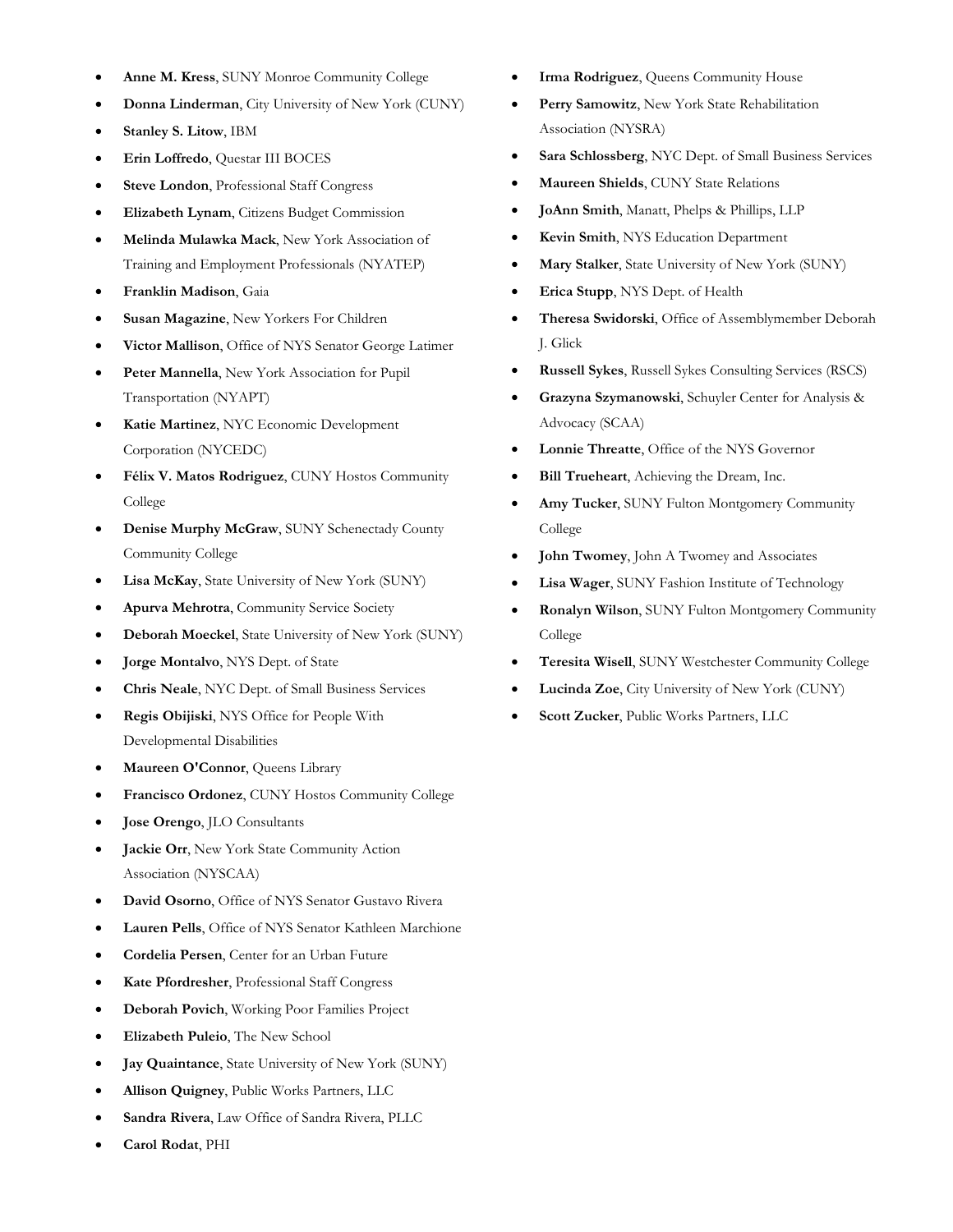

## **Completion Day**

Community Colleges are a critical resource for a growing number of New Yorkers and key component of the state's economic competitiveness. But they are taken for granted by policymakers and continue to face enormous challenges in graduating students.

> Funded by the Working Poor Families Project





**+\$150M**

**1 year boost to the state economy**



**Percentage of Community College students requiring remedial work**

**50%**

of students statewide

**79%**

of students in New York City

**Full-time workers with only a high school diploma could increase their annual median salary by**

**+\$3,540** if they attend college but don't get a degree

**+\$6,100** if they earn an Associate Degree

**+\$24,600** if they earn a Bacherlor's Degree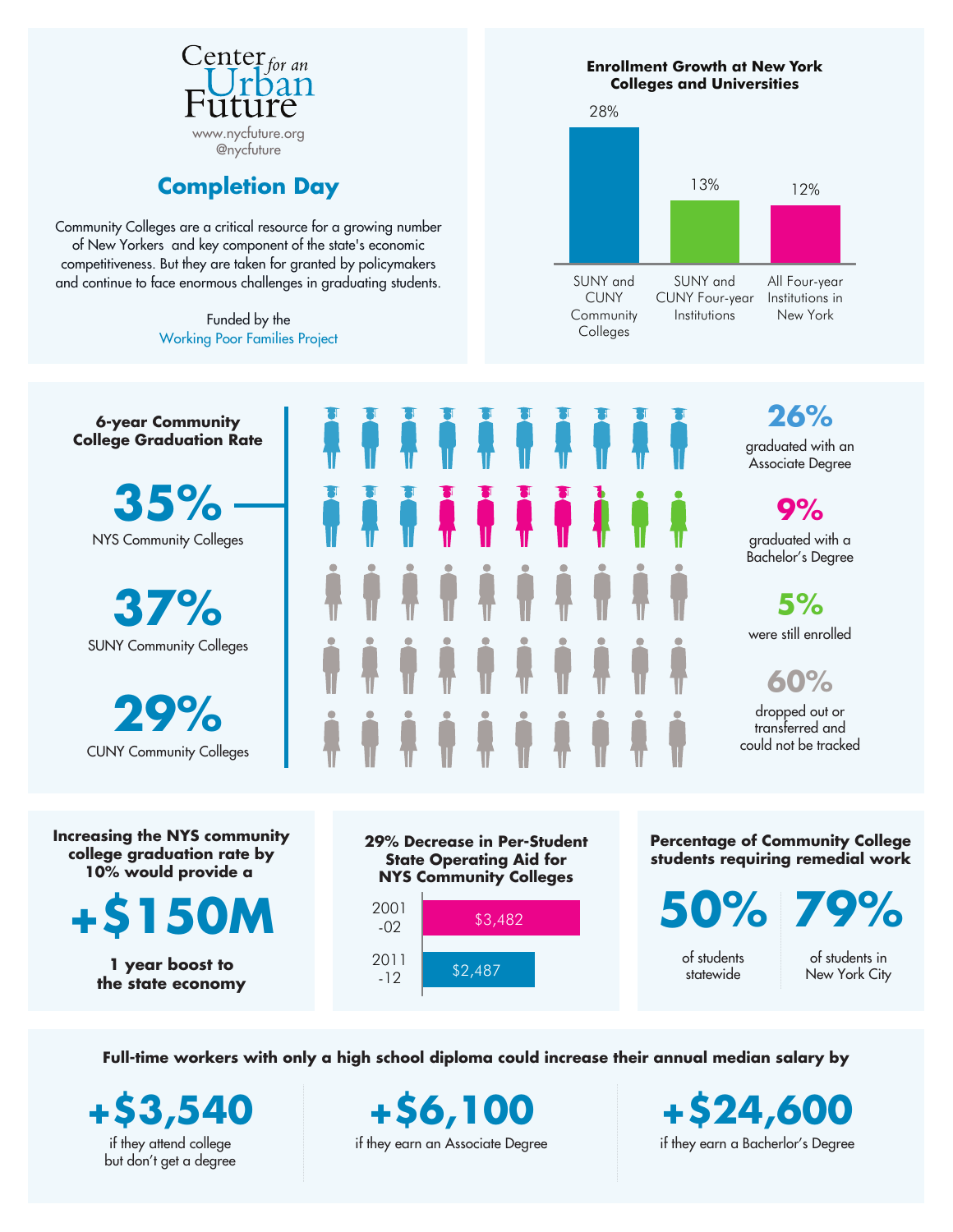| 6-year Graduation Rates for New York State's 35 Community Colleges |                                           |                    |                      |                      |  |  |
|--------------------------------------------------------------------|-------------------------------------------|--------------------|----------------------|----------------------|--|--|
| College                                                            | <b>Cohort Entered</b><br><b>Fall 2002</b> | <b>All Degrees</b> | Associate<br>Degrees | Bachelor's<br>Degree |  |  |
| <b>Community Colleges</b>                                          | 42,045                                    | 14,902             | 10,990               | 3,912                |  |  |
| Jefferson (SUNY)                                                   | 592                                       | 46%                | 29%                  | 17%                  |  |  |
| Niagara County (SUNY)                                              | 913                                       | 45%                | 33%                  | 13%                  |  |  |
| Finger Lakes (SUNY)                                                | 790                                       | 44%                | 34%                  | 10%                  |  |  |
| Jamestown (SUNY)                                                   | 779                                       | 44%                | 29%                  | 15%                  |  |  |
| Cayuga County (SUNY)                                               | 536                                       | 43%                | 34%                  | 10%                  |  |  |
| Columbia-Greene (SUNY)                                             | 215                                       | 43%                | 34%                  | 8%                   |  |  |
| Broome (SUNY)                                                      | 1,330                                     | 42%                | 25%                  | 17%                  |  |  |
| Fulton-Montgomery (SUNY)                                           | 427                                       | 42%                | 30%                  | 13%                  |  |  |
| Monroe (SUNY)                                                      | 2,733                                     | 42%                | 31%                  | 11%                  |  |  |
| North Country (SUNY)                                               | 272                                       | 41%                | 32%                  | 9%                   |  |  |
| Herkimer County (SUNY)                                             | 819                                       | 40%                | 30%                  | 10%                  |  |  |
| Adirondack (SUNY)                                                  | 662                                       | 39%                | 28%                  | 11%                  |  |  |
| Clinton (SUNY)                                                     | 336                                       | 39%                | 26%                  | 12%                  |  |  |
| Hudson Valley (SUNY)                                               | 2,364                                     | 39%                | 29%                  | 10%                  |  |  |
| Kingsborough (CUNY)                                                | 1,776                                     | 39%                | 28%                  | 10%                  |  |  |
| Erie (SUNY)                                                        | 2,140                                     | 38%                | 27%                  | 11%                  |  |  |
| Mohawk Valley (SUNY)                                               | 1,320                                     | 37%                | 25%                  | 13%                  |  |  |
| Nassau (SUNY)                                                      | 4,042                                     | 37%                | 30%                  | 7%                   |  |  |
| Dutchess (SUNY)                                                    | 940                                       | 36%                | 26%                  | 10%                  |  |  |
| Genesee (SUNY)                                                     | 595                                       | 36%                | 25%                  | 10%                  |  |  |
| Corning (SUNY)                                                     | 645                                       | 35%                | 29%                  | 7%                   |  |  |
| Tompkins Cortland (SUNY)                                           | 584                                       | 35%                | 24%                  | 11%                  |  |  |
| Onondaga (SUNY)                                                    | 963                                       | 34%                | 24%                  | 11%                  |  |  |
| Rockland (SUNY)                                                    | 1,069                                     | 34%                | 25%                  | 9%                   |  |  |
| Schenectady County (SUNY)                                          | 403                                       | 34%                | 29%                  | 5%                   |  |  |
| Suffolk County (SUNY)                                              | 3,385                                     | 34%                | 27%                  | 6%                   |  |  |
| <b>Ulster County (SUNY)</b>                                        | 443                                       | 33%                | 21%                  | 12%                  |  |  |
| Queensborough (CUNY)                                               | 1,833                                     | 30%                | 19%                  | 11%                  |  |  |
| LaGuardia (CUNY)                                                   | 1,902                                     | 29%                | 21%                  | 8%                   |  |  |
| Orange County (SUNY)                                               | 995                                       | 28%                | 21%                  | 7%                   |  |  |
| Borough of Manhattan (CUNY)                                        | 2,775                                     | 27%                | 20%                  | 7%                   |  |  |
| Westchester (SUNY)                                                 | 1,493                                     | 27%                | 22%                  | 4%                   |  |  |
| Bronx (CUNY)                                                       | 976                                       | 24%                | 18%                  | 5%                   |  |  |
| Sullivan County (SUNY)                                             | 428                                       | 23%                | 18%                  | 6%                   |  |  |
| Hostos (CUNY)                                                      | 570                                       | 21%                | 18%                  | 3%                   |  |  |
| <b>All Community Colleges</b>                                      | 100%                                      | 35%                | 26%                  | 9%                   |  |  |

Source: SUNY Office of Institutional Research and Analysis, CUNY Office of Institutional Research. The table tracks the outcomes of students who enrolled in 2002 through 2008.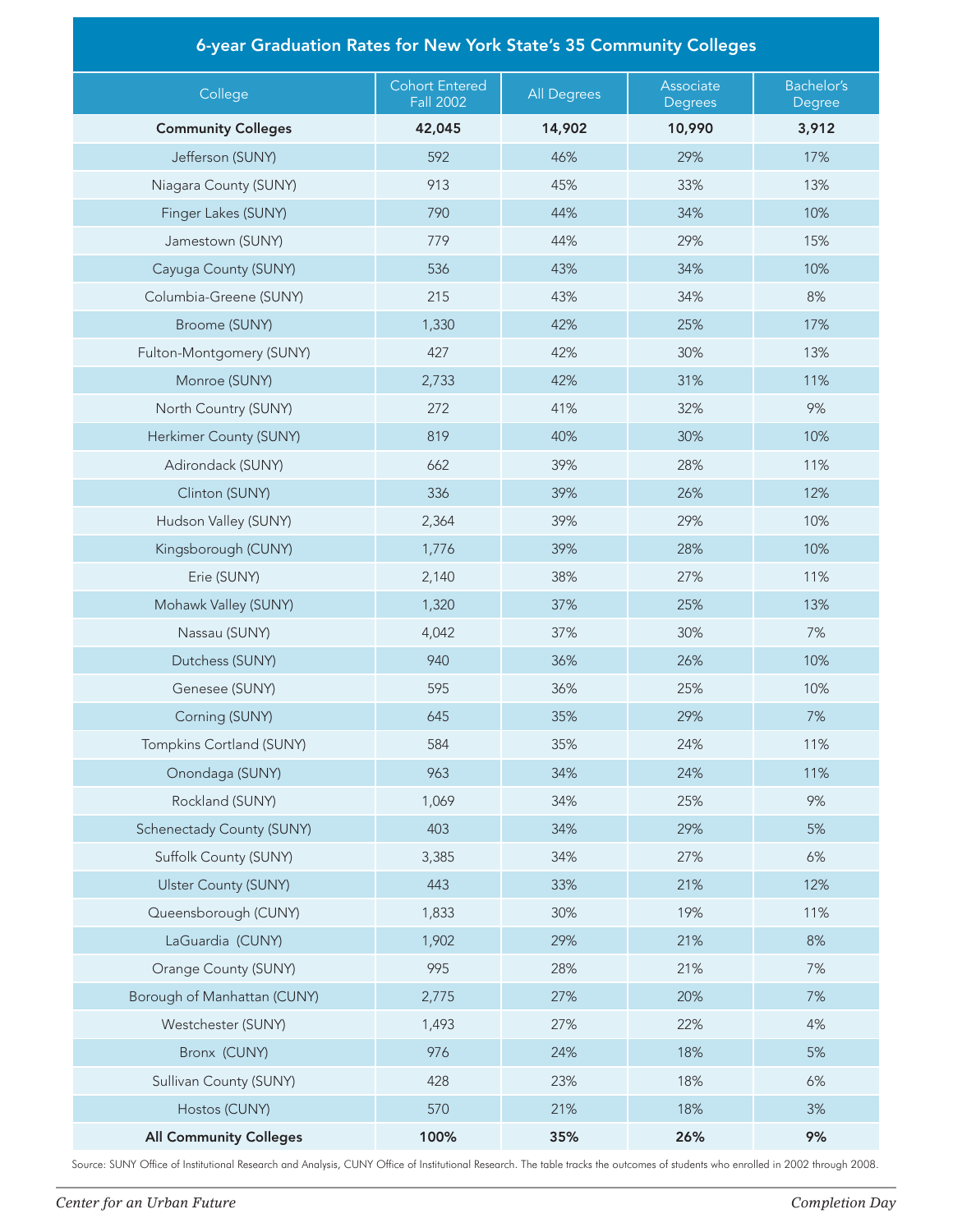I

# A STRONGER NATION *through* HIGHER EDUCATION, 2013

An annual report from Lumina Foundation

New York

n New York, 44.6 percent of the state's 10.5 million working-age

Levels of education for New York adults (ages 25-64)

|            | Less than ninth grade                        | 558,308   | 5.30%  |  |
|------------|----------------------------------------------|-----------|--------|--|
| TOTAL      | Ninth to 12th grade, no diploma<br>e a l     | 779,835   | 7.40%  |  |
| 10,532,784 | High school graduate (including equivalency) | 2,706,364 | 25.69% |  |
|            | Some college, no degree                      | 1,792,905 | 17.02% |  |
|            | Associate degree                             | 969.790   | 9.21%  |  |
|            | Bachelor's degree                            | 2,168,317 | 20.59% |  |
|            | Graduate or professional degree              | 1,557,265 | 14.78% |  |

Source: U.S. Census Bureau, 2011 American Community Survey rate for each New York county. The data show that increasing

#### Degree-attainment rates among New York adults (ages 25-64), by population group egree-attainment rates among INe' ges 25-64), by population group  $t \sim \frac{1}{2}$  groups that will account for a groups that will account for a groups that will account for a growing proportion of the state state  $\sim$  population, including working working working working  $\sim$

| <b>No. 1</b> White | 52.32% |
|--------------------|--------|
| <b>Black</b>       | 31.79% |
| $\Box$ Hispanic    | 23.36% |
| <b>Asian</b>       | 54.16% |
| Native American    | 30.36% |

*Source: U.S. Census Bureau, 2009-11 American Community Survey PUMS File*



There is also reason for optimism about the educational trends in New York. The best indicator of where at the best indicator of where at the best indicator of where at the best indicator of where  $\alpha$ heading is the rate among young adults — those between the ages



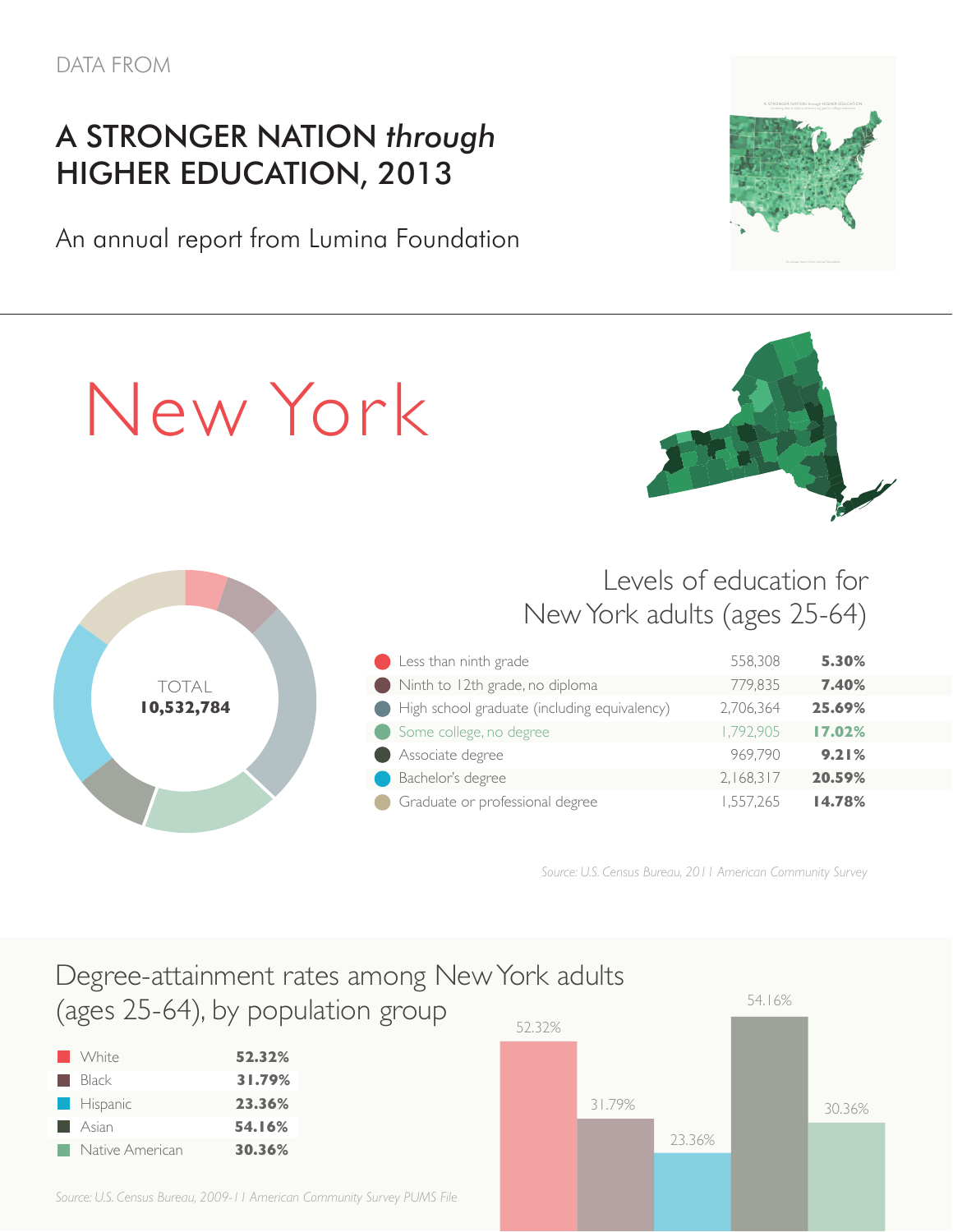COMMENTARY/OP-ED - JUNE 2013

## OP-ED: NEW YORK WOULD BENEFIT BY RAISING GRADUATION RATES

In June 2013, The Buffalo News published an op-ed by our senior fellow Tom Hilliard about the need to increase community college graduation rates in New York.

by Tom Hilliard

# **THE BUFFALO NEWS**

[My organization, the Center for an Urban Future, just published a study about New York's community](http://nycfuture.org/research/publications/completion-day) colleges. We were impressed by employers singing the praises of local community colleges, surprised at how many jobs now require a two-year degree and struck by how important these institutions have become to economic mobility.

But of the roughly 42,000 full-time students who entered community colleges in 2002, fewer than 15,000 (35 percent) had obtained a degree six years later. The community colleges in Western New York – including Jamestown (a 44 percent six-year graduation), Monroe (42 percent), Erie (38 percent) and Genesee (36 percent) – all posted slightly higher rates than the state average, but every community college had a six-year graduation rate below 50 percent.

Raising the community college graduation rate by as little as 10 percent would yield tremendous benefits: \$42 million in direct earnings each year, \$62 million in economic activity as graduates spend their higher salaries in their communities and \$60 million in public funding going toward college graduates instead of dropouts.

There are understandable reasons why so few students graduate. Community colleges serve a large number of students with inadequate skills in math, reading, writing and computer proficiency. They serve immigrants who speak limited English, young people who are the first in their family to go to college and laid-off workers terrified at having to sit in a classroom after 30 years on a production line.

But every student who walks into a community college classroom has a chance to graduate with marketable credentials, and there are things colleges can do to help more reach that milestone. At City University of New York, for example, a program called ASAP more than doubles the rate at which students obtain associate degrees in three years. Another program, CUNY Start, dramatically reduces the developmental education needs of entering freshmen.

Community college administrators in New York should experiment more with models like these and make student success a higher priority. Meanwhile, state and local policymakers should support working learners by expanding financial aid for adult and part-time students, fund pilot programs to explore innovative strategies and build the evidence base for more effective student success reform, and make community college graduation rates public information so that institutions will be more accountable.

Between 2001 and 2011, per-student state funding for community colleges dropped by 29 percent after adjusting for inflation. State officials should reverse this trend to help New York build a workforce equipped for the 21st century.

This op-ed was originally published in the June 30, 2013 edition of [The Buffalo News](http://www.buffalonews.com/apps/pbcs.dll/article?AID=/20130630/OPINION/130639941/1074). Thomas Hilliard is senior fellow in workforce development policy at the Center for an Urban Future, a New York City-based policy institute.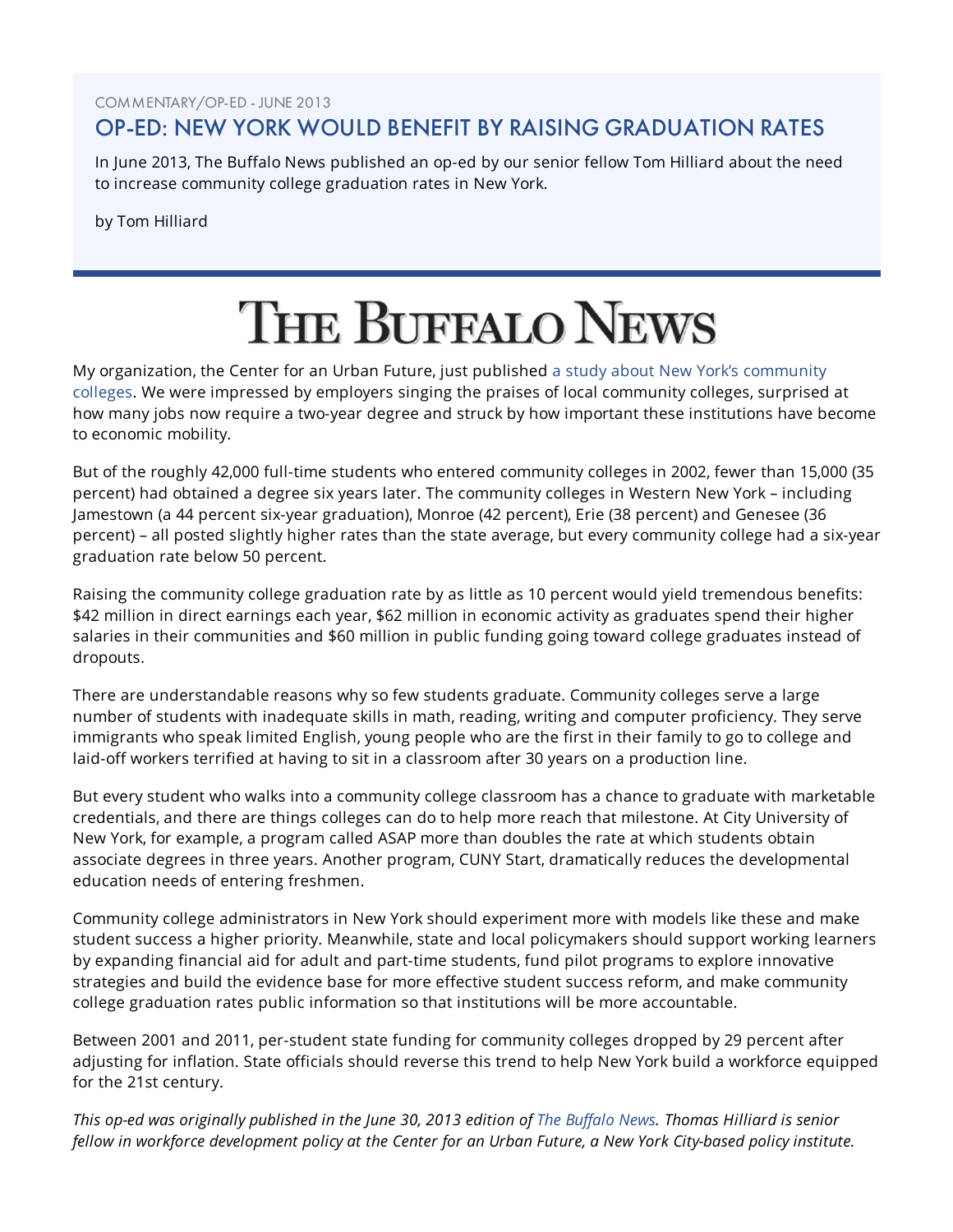**As New York State transitions from a manufacturing economy**  to a knowledge economy, few institutions are playing a more important role than the state's 35 community colleges.

With more than 328,000 students enrolled statewide, community colleges are boosting New York's economic competitiveness by upgrading the skills of a large chunk of the state's workforce.<sup>1</sup> They are enabling displaced workers to acquire skills in occupations that are growing, and helping businesses across the state meet their evolving workforce needs—from photonics in Rochester to nanotech in Albany. Perhaps most importantly, community colleges have become the state's key opportunity institutions. At a time when a high school diploma is no longer sufficient to obtain a decent paying job in most industries but the cost of getting a college education has skyrocketed, the state's community colleges offer the most accessible path for tens of thousands of low- and moderateincome New Yorkers to obtain a post-secondary credential.



Due in large part to their importance as vocational resources in a quickly changing economy, student enrollment has been growing faster at two-year institutions than at four-year institutions in New York. Over the last decade, enrollment at State University of New York (SUNY) and City University of New York (CUNY) community colleges increased by 28 percent, compared to 13 percent at SUNY and CUNY four-year institutions and 12 percent at all four-year colleges and universities in the state.

However, the state's community colleges have only just begun to deliver on their potential and face enormous challenges in the years ahead. Far too few students who enroll at community colleges in New York end up graduating or moving on to a four-year institution. Statewide, only 35 percent of full-time students who enroll in community college courses obtain an associate or bachelor's degree after six years. And in New York City, where a much higher percentage of students qualify as low-income, the six-year graduation rate is just 29 percent. While some schools do better than others at graduating students, every community college in the state has a six-year graduation rate below 50 percent.

Community college students fail to graduate for a number of reasons. Although more New Yorkers are choosing to enroll in community colleges, many are unprepared for college level work. Fifty percent of students across the state—and 79 percent in New York City—need remedial work before they can begin on a more specialized career track. Moreover, even as enrollment has increased, state funding has declined by 29 percent over the last decade, leading to higher tuition costs and a larger financial burden for many students of moderate means.

Raising community college graduation rates will be an enormous challenge for both academic leaders and state policymakers, but doing so is clearly worth the investment. As we demonstrate in this report, higher graduation rates would not only provide growing industries with the workers they need to remain competitive, it would dramatically increase the earning potential of thousands of New Yorkers, leading to both increased regional GDP and government revenue. We estimate that increasing graduation rates by just 10 percentage points would provide a \$150 million oneyear boost to the state economy; a \$41 million increase in the annual incomes of those who graduate; a \$32 million increase in economic activity as those higher earning graduates spend more on goods and services; and \$44 million in taxpayer investments going toward graduates rather than dropouts.

Over the next decade, the combined value of raising community college graduation rates from 35 percent to 45 percent would be \$1.5 billion, over two decades \$3 billion, and over three decades \$4.5 billion.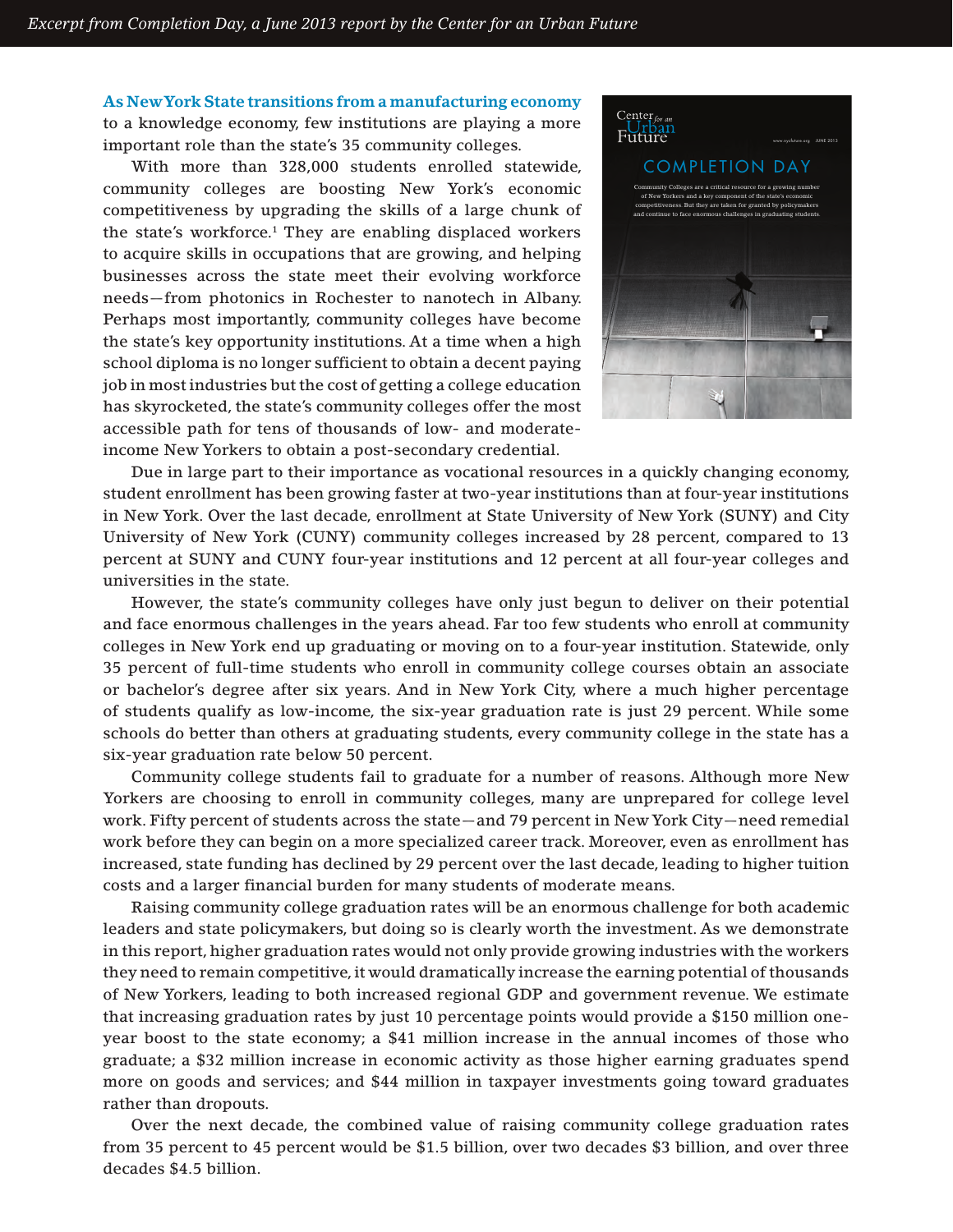This report details the increasing importance of community colleges to New York State's economy and documents why raising graduation rates at the state's community colleges by even a small amount would result in significant benefits to the state's employers, young adults and the working poor. A follow-up to our 2011 *Mobility Makers*  study, which focused on the importance of improving the graduation rate at the six community colleges in New York City, this report details graduation rates for all 35 community colleges statewide and focuses mainly on SUNY community colleges across the state. Funded by the Working Poor Families Project—a national initiative supported by the Annie E. Casey, Ford, Joyce and Kresge Foundations, which partners with nonprofit organizations to strengthen economic conditions and state policies affecting working families—the report is based on extensive data analysis and more than two dozen interviews with community college leaders, education experts and employers from nearly every region around the state.

Low graduation rates have been a chronic affliction of community colleges in New York and nationwide, stemming in part from their open access mission to accept all students regardless of test scores or high school GPA. But as the economy continues to put a premium on postsecondary credentials, even for traditionally low-tier positions, the lack of progress in raising those rates is posing larger and larger problems. The jobs that community college graduates fill are not only projected to grow significantly in the coming decade; they are in industries that are pivotal to the state's economic future, including advanced manufacturing, technology, health care, and high-end services such as finance and law.

Many of the employment experts we spoke to during our research for this report told us that postsecondary credentials are becoming increasingly important for the vast majority of middle skill jobs. "The number of our employees who have at least an associate's degree has grown over the past decade" says Chris Sansone, the production manager at the Keller Technology Corporation, a high-tech manufacturer in Buffalo. "Depending

on the job, I expect there will be a two-year degree minimum in the next five years or so."

Employers also value occupational certificates and industry certifications which respond directly to employer demand. Erie Community College in Buffalo developed a one-year certification program in Computer Numeric Control (CNC) to support employer needs in the region's growing advanced manufacturing sector. According to Sansone, all of Keller Technology's precision machinists are now required to go through the program.

"The jobs filled by community college students are very important [for our local economy]," says Mark Peterson, president and CEO of Greater Rochester Enterprise, a business group. "At least 50 percent of the new jobs in Rochester will require some type of degree beyond high school."

Community colleges prepare residents for higher skilled jobs in the knowledge economy in a variety of ways. They offer two-year degrees and certificates in specific career skills, ranging from nursing to welding; serve as a workforce development resource by providing customized training courses for local industry; offer a low-cost starting point for people who plan to move on to a four-year college; and offer programs in high school equivalency, adult literacy and English as a second language. Community colleges are critical for working adults who need to upgrade or retool their skills. The rapid spread of technology and outsourcing has resulted in the dislocation of millions of adults across the state, and community colleges train these dislocated adults for new occupations in growing industries.

More than any other educational provider, community colleges serve the needs of their regional economies and have proven themselves adept at responding to changing economic conditions with new professional degree and certification programs. For example, Monroe Community College is the only two-year institution in the nation that offers a degree in optical systems technology and regularly places its graduates at local firms, including Xerox, Bausch and Lomb, Corning and Kodak. More recently, Hudson Valley Community College in Troy built a high-tech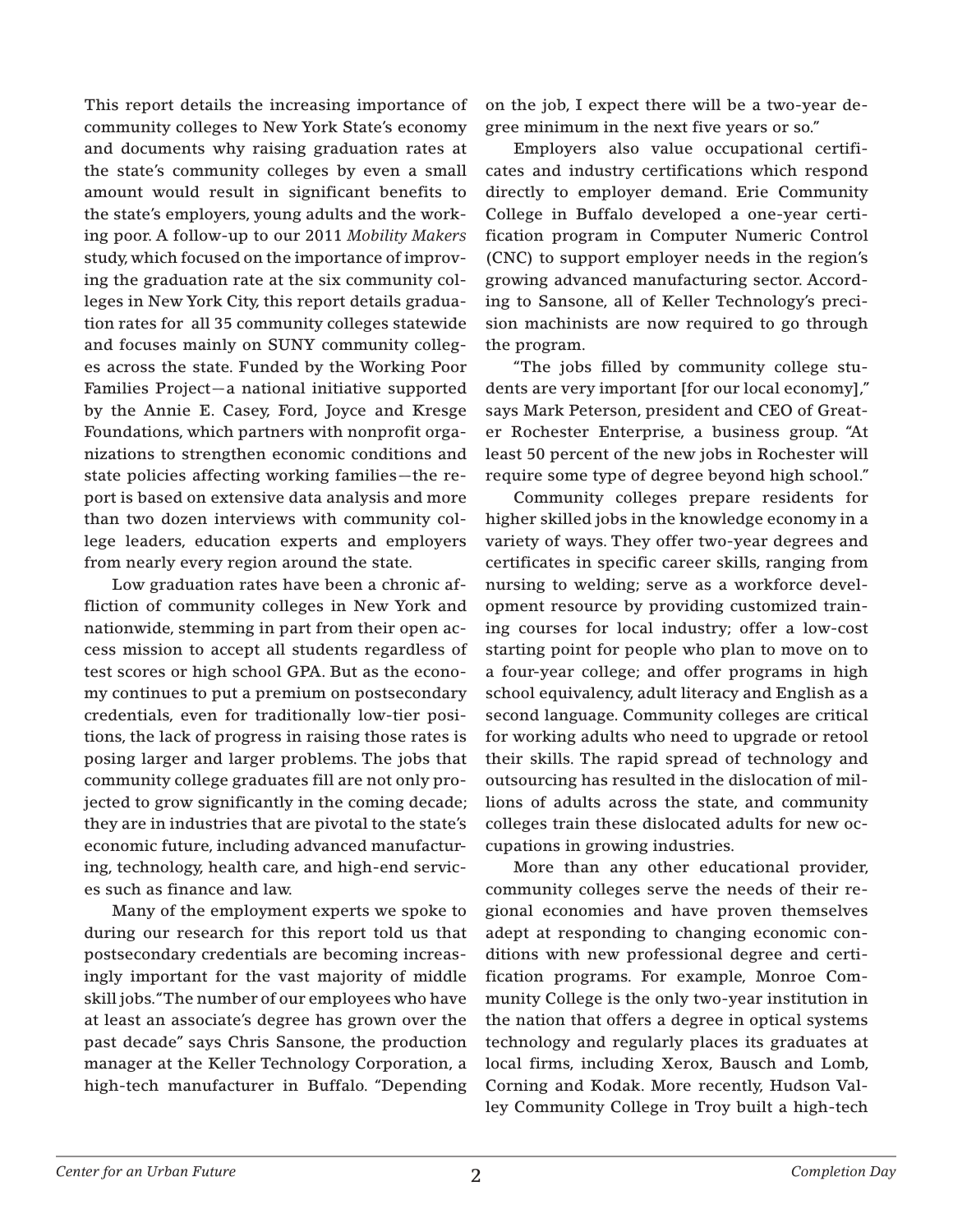outpost near the new GlobalFoundries semiconductor plant in order to prepare students for the anticipated 1,400 new jobs there.

Outside of New York City, where it is harder to attract talent from other regions of the country or globe, preparing local residents for higher-skilled jobs in local industries could mean the difference between economic revival and continued decline. Businesses need to have a competitive workforce if they are going to be competitive themselves, and economic research has shown that more education can lead to an exponential rise in productivity, since the person who has acquired the extra learning and skills is not the only one who benefits—their co-workers and collaborators do as well.2

 "If you look at the numbers," says Randall Wolken, president of The Manufacturers Association of Central New York (MACNY), "people just do better when they have been certified in skills, and employers feel more comfortable hiring them, even if it is at the basic skill level and they have to stack on additional skills."

Their increase in earning power is also significant. According to the New York State Department of Labor, an individual who earns an associate degree will make an average of 18 percent more per year than someone with a high school

diploma. Moreover, a significant number of community college students go on to earn a bachelor's degree, and these individuals earn an average of 73 percent more than those with a high school diploma.3 Fulltime workers with only a high school diploma could increase their median salary by \$3,540 annually if they attend college but don't earn a degree and by \$6,100 annually if they earn an associate degree. An adult who attends college but does not complete is therefore giving up nearly \$3,000 a year in additional income. These figures are actually significantly un-

derstated since they don't take into account pay raise patterns or other incidental benefits such as increased job satisfaction and improved health.

CUNY and SUNY community colleges are already meeting many local employment needs, but with hundreds of thousands of New Yorkers in low-wage jobs, at the same time that many employers are complaining about their inability to find suitably skilled job applicants, the need to graduate more community college students is obvious. Our analysis finds that of the 42,000 students who enrolled at community colleges statewide in 2002, only 15,000 graduated six years later with a degree, 26 percent with an associate degree and 9 percent with a bachelor's degree. Five percent were still enrolled, and the other 60 percent had either dropped out or transferred out of the system where their outcomes could not be tracked.

Outcomes at SUNY community colleges were substantially better than at CUNY. The average graduation rate at SUNY institutions was 37 percent, compared to 29 percent at CUNY. The two systems were fairly similar in connecting students to four-year colleges where they could earn bachelor's degrees, but SUNY was about 30 percent more effective in graduating students with associate degrees.



Source: CUNY Office of Institutional Research, SUNY Office of Institutional Research and Analysis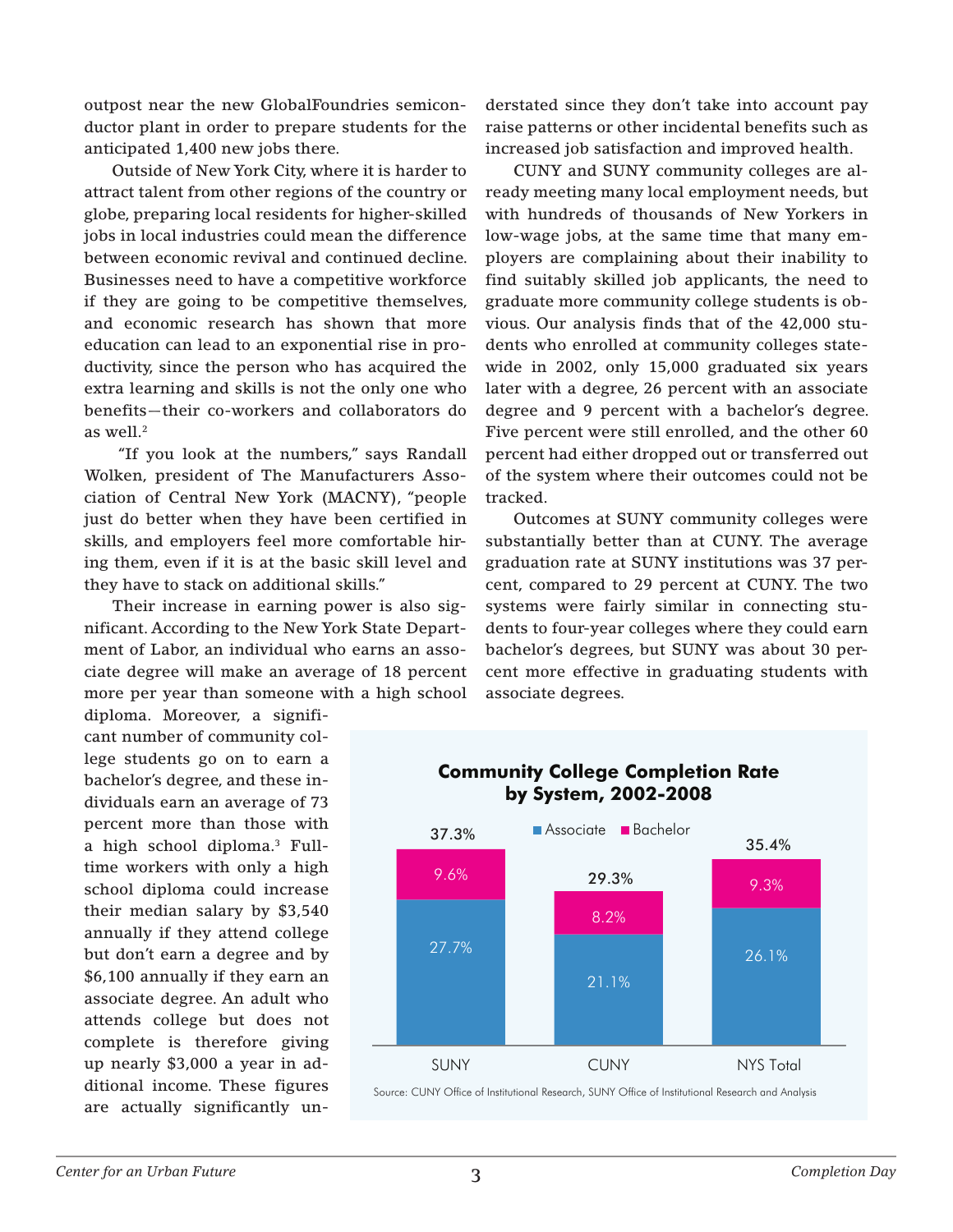| Table 1: Community Colleges with the Highest and Lowest Graduation Rates |                         |            |                   |                 |                 |                     |
|--------------------------------------------------------------------------|-------------------------|------------|-------------------|-----------------|-----------------|---------------------|
|                                                                          | Avg<br><b>Grad Rate</b> | Avg<br>Pop | Avg<br>Low-Income | Avg<br>Minority | Avg<br>Remedial | Avg<br><b>Adult</b> |
| Top 5 schools by graduation rate                                         | 45%                     | 722        | 38%               | 19%             | 52%             | 33%                 |
| Bottom 5 schools by graduation rate                                      | 24%                     | 1.248      | 54%               | 80%             | 65%             | 39%                 |

Source: CUNY Office of Institutional Research, SUNY Office of Institutional Research and Analysis, New York State Education Department Office of Research and Information Systems, IPEDS

Individually, the top and bottom performing schools seemed to diverge in a number of important ways. The top five community colleges in the cohort—Jefferson, Niagara County, Finger Lakes, Jamestown and Cayuga—had an average graduation rate of 45 percent, while the bottom five—Borough of Manhattan, Westchester, Bronx, Sullivan and Hostos—had an average rate of just 24 percent. As Table 1 shows, the top performing schools had smaller student bodies on average and were all located in upstate regions, while the bottom performing schools were larger and were all located in downstate areas. To a striking degree, demographics and income level were both strong predictors of graduation success. The 2002 cohort at the top five schools consisted of 38 percent low-income students and 19 percent minority students. The bottom five schools had 54 percent low-income students and 80 percent minority students.

Statewide, the student bodies of the top performing schools tended to be overwhelmingly white, reflecting the demographics of their communities, and better off economically than those in lower-performing schools (though the vast majority of students even at these schools come from moderate income families). For example, the top five schools all had fewer than 30 percent minority students while the bottom five schools all had more than 50 percent. Out of 20 schools with above average graduation rates, none had a student body with more than a third minority students, and only five out of 20 had low-income student populations that were even close to 50 percent, namely Jamestown, Fulton-Montgomery,

Herkimer, Mohawk Valley and Tompkins Cortland.

Colleges with low graduation rates were more likely to have a large share of entering freshmen placed into remedial courses. Interestingly, however, the reverse is not necessarily true: colleges with high graduation rates had an average share of remedial students, not a low share. In addition, colleges with higher graduation rates had a smaller share of adult students (defined here as ages 25-49), who are more likely to have work and family obligations than recent high school graduates.

Nationally, several other large states do a much better job of moving community college students toward graduation than New York. According to Complete College America, 39 percent of students at community colleges in New York either graduate with an associate degree or transfer to a four-year institution for a bachelor's within three years of matriculating, compared to 52 percent of students in Florida, 50 percent in Wisconsin, and 48 percent in Illinois. Washington and Minnesota also do much better by this metric.4

In addition to the economic costs, high dropout rates exact a large toll on the public purse. Considering both operating aid and student tuition assistance, we estimate that each community college dropout in New York costs the municipal, state and federal governments over \$10,400. Overall, the dropouts in the 2002 cohort cost \$260 million in taxpayer subsidies.

Thus, increasing the number of community college graduates even by just a little bit would provide significant material benefits to employers, individuals, local economies, and taxpayers.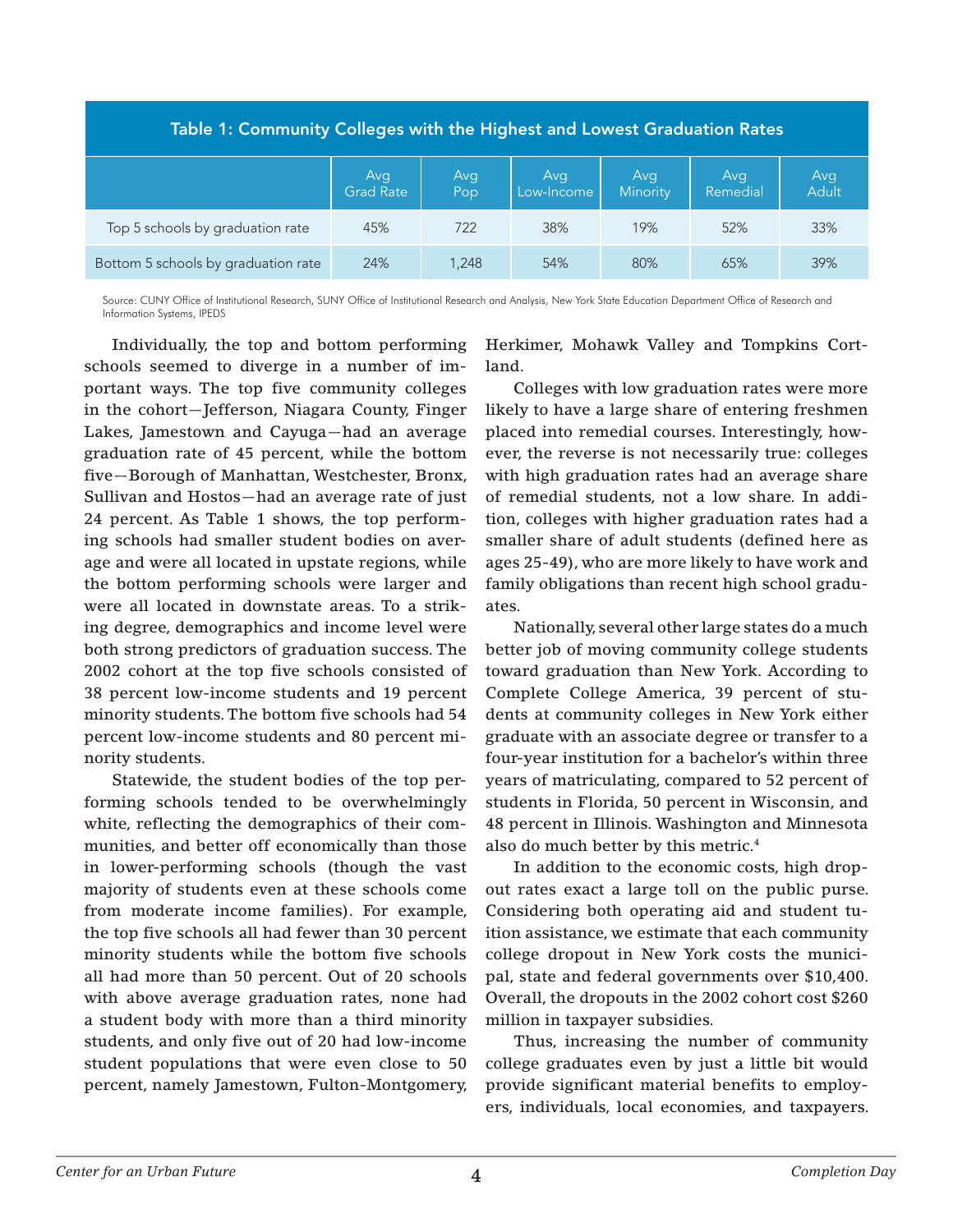## **Increasing the NYS community college graduation rate by 10% would provide**

**+\$150M**

**annual boost to the state economy**

# **+\$41M**

**increase in the annual incomes of those who graduate** **+\$32M**

**increase in economic activity** **+\$44M**

**in taxpayer investments going toward graduates rather than dropouts**

On the basis of the 2002 cohort, we calculate that the value of increasing graduation rates in New York State from 35 to 45 percent would result in:

• \$29 million more in increased annual earnings.

• \$23 million more in economic activity.

• \$6 million more in federal and state income tax receipts.

\$44 million in tax payer contributions in the form of base operating aid, Pell and TAP Grants going towards community college graduates rather than dropouts.

• 4,205 more skilled and educated employees with credentials to fill local employer needs.

However, while the need to increase graduation rates at community colleges across the state is clear, there is no silver bullet. The causes of dropout are diverse, and strategies to keep students on track to graduation must not come at the cost of weakening academic rigor or compromising the open access mission. In addition, strategies to address student dropout must accommodate the autonomy of community colleges in the SUNY system. Unlike CUNY, SUNY's twenty-nine community colleges are self-governed, and their presidents are appointed by local boards. SUNY is trying to create a more cohesive system for all of its institutions, but institutional autonomy will continue to be highly valued and defended.

Despite the diversity, community colleges across the state also face common drivers for dropout, even in very different communities. The lack of basic literacy and numeracy and preparation in Science, Technology, Engineering and Math (STEM) disciplines among entering students are

major concerns across the state, but so are rising tuition costs and social issues. Many community college students are the first members of their family to attend college and are easily confused by its unfamiliar culture. Others struggle to balance the demands of work and family with their classes and study, and many older students need to brush up on subjects that have gathered dust since high school graduation.

Boosting student success at New York's community colleges will not be simple or easy. But it can be done. We know this because it is happening in other states. Crucially, however, change will require New York State government to take ownership of the issue. The first step New York State needs to take is simply to acknowledge the problem, and forthrightly commit to solving it. The Governor, Legislature, and Board of Regents should publicly identify community college completion as a top state priority. This will send the message to agency managers, employers and leaders at SUNY and CUNY that they should step forward and take action.

Next, Governor Cuomo and the Board of Regents should develop institutional capacity to assist community colleges in boosting success in every phase of their students' college experience: from pre-collegiate preparation to graduation and first employment. New York benefits from having public institutions that are accountable to their local elected officials. But those institutions need to be accountable as well to the expressed priorities of state leaders.

Finally, New York needs to build new capacity for raising community college completion rates. It can accomplish this in several ways: